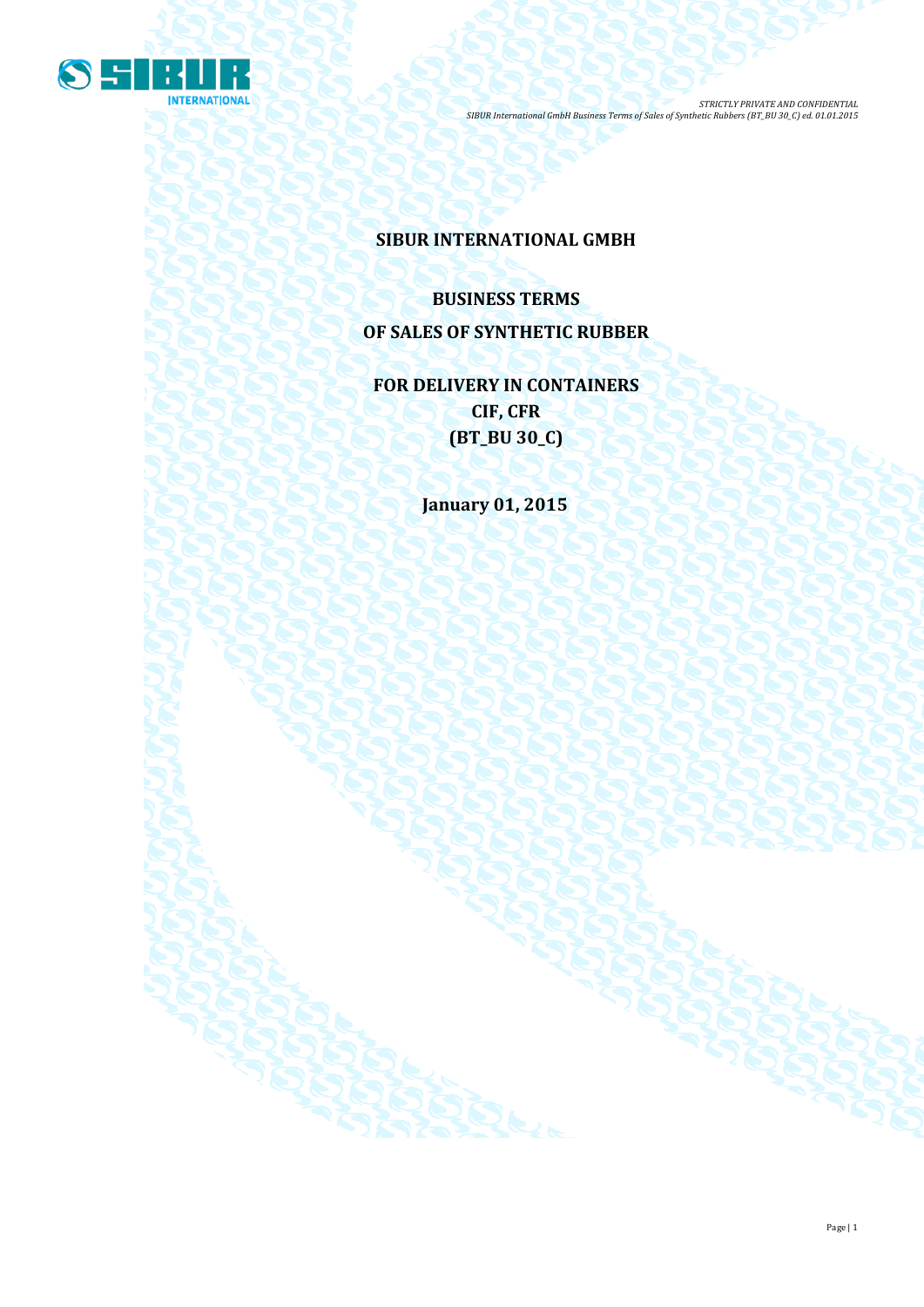

**CONTENTS**

**INTRODUCTORY PROVISIONS** 3

**PARAGRAPH I**

**Goods 3 3** 

**PARAGRAPH II Quality 3**

**PARAGRAPH III Quantity 3**

**PARAGRAPH IV Delivery basis 4 1999 1999 1999 1999 1999 1999 1999 1999 1999 1999 1999 1999 1999 1999 1999 1999 1999 1999 1999 1999 1999 1999 1999 1999 1999 1999 1999 1999 1999** 

**PARAGRAPH V** Transportation  $\left( \cdot \right)$   $\left( \cdot \right)$   $\left( \cdot \right)$   $\left( \cdot \right)$   $\left( \cdot \right)$   $\left( \cdot \right)$   $\left( \cdot \right)$   $\left( \cdot \right)$   $\left( \cdot \right)$ 

**PARAGRAPH VI Shipment period 5** 

**PARAGRAPH VII Laytime 6**

**PARAGRAPH VIII Demurrage 6**

**PARAGRAPH IX Price 6**

**PARAGRAPH X Payment terms 6** 

**PARAGRAPH XI Responsibilities of the parties 7 PARAGRAPH XII**

**Duration 8 8** 

**ANNEX 1 Contract template 10** 

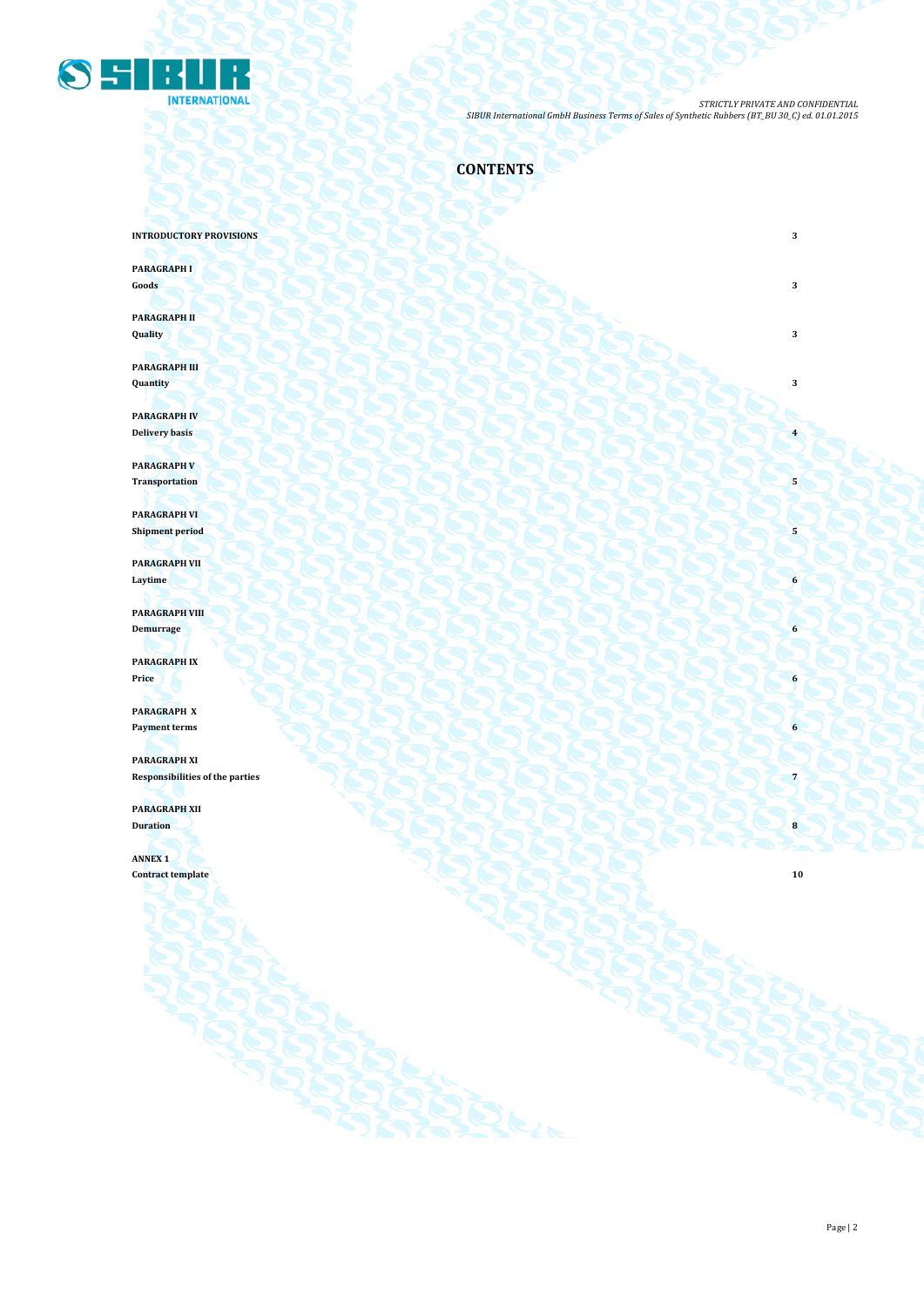

#### **INTRODUCTORY PROVISIONS**

- A. These Business Terms ("Business Terms") shall apply to all agreements for sale of goods ("Contract") executed by and between SIBUR International GmbH ("Sibur") and Buyer that incorporate these Business Terms by reference. The version of these Business Terms published by Sibur (whether delivered by Sibur to Buyer before or upon the entry into the Contract or, if not so delivered, then as published on the websit[e http://www.sibur-int.com\)](http://www.sibur-int.com/) as of the date when the Contract takes effect shall apply to the relevant Contract. The Business Terms may be amended, revised, restated or supplemented by Sibur from time to time.
- B. These Business Terms are accompanied and supplemented by the General Terms of SIBUR International GmbH for sales of petrochemicals and hydrocarbons ("General Terms"). The version of the General Terms published by Sibur (whether delivered by Sibur to the Buyer before or upon the entry into the Contract or, if not so delivered, then as published on the website [http://www.sibur-int.com\)](http://www.sibur-int.com/) as of the date when the Contract takes effect shall apply to the relevant Contract. The Parties agree that the General Terms are incorporated into these Business Terms by reference and that they apply to the Contract.
	-
- C. If there is any conflict, ambiguity or inconsistency between General Terms, the Business Terms the Contract and/or Incoterms, the order of priority of such documents (from highest to lowest) shall be as follows:
	- 1. the Contract;
	- 2. the Business Terms;
	- 3. the General Terms; and
	- 4. Incoterms
- D. All terms used, but not defined herein shall have the respective meanings set forth in the Contract and/or the General Terms, and/or Incoterms.

#### **PARAGRAPH I GOODS**

1.1. Seller shall deliver the Goods to Buyer in accordance with the Contract.

#### **PARAGRAPH II QUALITY**

- 2.1. The quality of the Goods shall be confirmed by a Certificate of Quality issued by the Seller or by the Manufacturer of the Goods, and/or the Inspector's Report (as the case may be).
- 2.2. The Buyer, upon the Seller's prior written request shall send to the Seller the samples of the Goods for testing. The Seller may at its own discretion perform such testing based on the TU and ASTM methods or initiate an inspection in accordance with the Paragraph 2.3. hereof. In the event either Party does not agree with the results of the test(s) made by the Seller in accordance with this Paragraph 2.2., the quality inspection shall be determined by an independent Inspector in accordance with Paragraph 2.3. hereof.
- 2.3. Unless otherwise agreed by the Parties in the Contract, the quality inspection shall be performed at the Place of Shipment by an Inspector of an internationally recognised inspection company mutually agreed between the Parties and in accordance with the standard practice (i) at the place of the inspection or (ii) of the Inspector if there is no standard practice at the place of inspection.
- 2.4. The inspection results shall be documented in the Inspector's Report and shall be conclusive and binding on the Parties for invoicing purposes, and for quality purposes and shall be final and binding for both Parties, except in case of fraud or manifest error.
- 2.5. In the event that the quality of the Goods does not conform with the contractual Specification, the Parties shall discuss the Buyer's remedies for such non-conforming the Goods. The remedies may include, for example, a price adjustment for the Goods. The outcome of the Parties' discussion shall be documented in a written Amendment to the Contract.

#### *STRICTLY PRIVATE AND CONFIDENTIAL SIBUR International GmbH Business Terms of Sales of Synthetic Rubbers (BT\_BU 30\_C) ed. 01.01.2015*

- 2.6. The costs of the inspection (under paragraph 2.3.) shall be equally shared between the Seller and the Buyer. Any other inspections and related services, if required by the Buyer, shall be performed at the Buyer's sole expense.
- 2.7. The Party initiating the inspection shall ensure that the Inspector issues Inspector's Report to the Seller and the Buyer as soon as practicable and retains samples taken for at least 90 (ninety) Days from the date of inspection.
- 2.8. Claims. Unless otherwise specified in the Contract claims if any on quality of the Goods to be provided by the Buyer to the Seller according to Part II of the General Terms.

#### **PARAGRAPH III QUANTITY**

- 3.1. Unless the Contract provides otherwise, the quantity inspection (if any) shall be determined at the Place of Shipment by an Inspector of an internationally recognized inspection company mutually agreed by the Parties and in accordance with the standard practice (i) at the place of the inspection or (ii) of the Inspector if there is no standard practice at the place of inspection. The Transport Document quantity of the goods shall be stated based on the Inspector's Report.
- 3.2. If the Inspector determines that the quantity of the Goods does not conform with the quantity stated in the Transport Document for more than 0.5 % (zero point five per cent) (the "Permitted Deviation") the Goods shall be accepted by the value defined by the Inspection with issuance of the respective off-loading acts signed by such Inspector. The Parties acknowledge and agree that in no event shall the Seller be considered to be in breach of its obligations in respect of the delivery of the Goods concerning any quantity deviation below the Permitted Deviation and the Buyer shall not be entitled to claim any losses, or liquidated damages, or any other claims resulting from such deviation. All claims concerning quantity deviation in excess of 0.5 % (zero point five per cent) shall be submitted by the Buyer according to Paragraph 3.10 hereof.
- 3.3. Unless the Contract provides otherwise, the Planned Contract Quantity and/or the Planned Monthly Quantity specified (as the case may be) shall be subject to tolerance of  $+/- 10$  % (plus/minus ten per cent) to be determined in the Seller's sole discretion.
- 3.4. The Actual Contract Quantity and/or Actual Monthly Quantity delivered under the Contract shall be equal to the quantity specified in the Transport Document.
- 3.5. The Actual Contract Quantity shall be the basis for determining the Total Goods Value.
- 3.6. The Actual Contract Quantity or the Actual Monthly Quantity (as the case may be) may deviate by not more than 10 % (ten per cent) of the Planned Contract Quantity or the Planned Monthly Quantity respectively. The Buyer may take back any surplus quantities to the Planned Contract Quantity or the Planned Monthly Quantity specified in the Contract as the case may be.
- 3.7. In the event that the Seller is not able to deliver the Planned Monthly Quantity or the Planned Contract Quantity of the Goods within specified period because of the reduction of the Manufacture production capacity, provided that the Seller informed the Buyer of this reasonably in advance, the Parties shall mutually agree delivery terms for the outstanding quantity of the Goods. The Seller's suggestions shall be taken into account and the Parties agree that the Seller will not be obliged to deliver in excess of the production capacity of the Manufacture. The Parties acknowledge that the remedy provided in this Paragraph will be the sole remedy that the Buyer will have in the event the Seller is not able to deliver the Planned Monthly Quantity or the Planned Contract Quantity of Goods during the relevant period.
- 3.8. In the event that the Buyer orders less Goods than the Planned Monthly Quantity or the Planned Contract Quantity for a relevant period, the Seller at its own discretion may either: (i) agree to deliver the outstanding quantity of the Goods in the next period (the delivery schedule shall be decided by the Seller taking into account the Buyer's suggestions); or (ii) request the payment of 10% (ten per cent) of the Price of the outstanding quantity of the Goods as liquidated damages (the Parties agree that the above amount is a genuine preestimate of loss the Seller will suffer if the Seller delivers a quantity of Goods less than the Planned Monthly Quantity or the Planned Contract Quantity. Without prejudice to the above, if the amount of actual damages exceeds the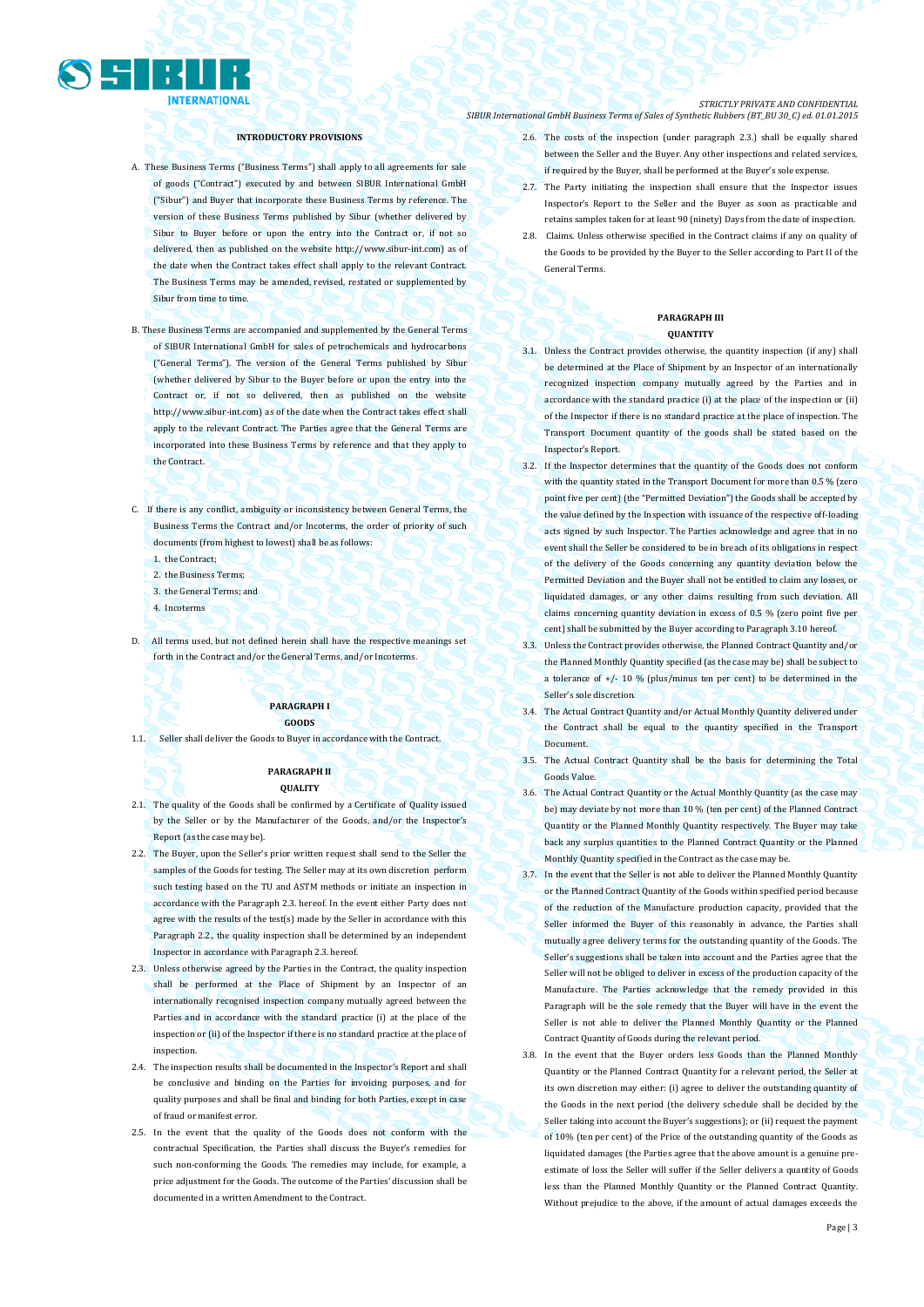stated liquidated damages, the Seller may claim the actual amount of damages without limitation). The Seller shall notify the Buyer the option it chooses to proceed in writing. However, failure to notify will not waive the Seller's rights of remedy.

3.9. Deviation from the Planned Amount of the Goods.

a) In case the Actual Contract Quantity or the Actual Monthly Quantity (as the case may be) is in excess of 100% (one hundred per cent) but less than or equal to 110% (one hundred and ten per cent) of the Planned Contract Quantity or the Planned Monthly Quantity respectively, the Buyer shall pay the outstanding balance within 5 (five) Days of receipt of an appropriate invoice from the Seller.

b) In case the Actual Contract Quantity or the Actual Monthly Quantity (as the case may be) is less than 100% (one hundred per cent) but in excess of or equal to 90% (ninety per cent) of the Planned Contract Quantity or the Planned Monthly Quantity respectively, the Seller may, in its own discretion, either: (i) meet the Planned Contract Quantity or the Planned Monthly Quantity (as the case may be) in further Shipments, or (ii) repay to the Buyer the Prepayment paid by the Buyer for the Goods not delivered within 3 (three) Days after the execution of the respective Verification Act (option (ii) is not applicable to post payment of the Goods); or (iii) apply such amount of the Prepayment paid by the Buyer for the Goods not delivered to the further Shipments (if applicable). ParagraphThe Buyer's rights set forth in this Paragraph shall be the Buyer's sole and exclusive remedy for such Shipment, howsoever caused, always excepting fraud, and the Seller shall have no other liability to the Buyer whatsoever.

c) In the event that the Actual Contract Quantity or the Actual Monthly Quantity (as the case may be) is in excess of 110% (one hundred and ten per cent) of the Planned Contract Quantity or the Planned Monthly Quantity respectively, the Buyer may, in its own discretion: (i) return any quantity in excess of 110% (one hundred and ten per cent) of the Planned Contract Quantity or the Planned Monthly Quantity respectively to the Seller at the Seller's expense, or (ii) to retain any Goods quantity in excess of 110% (one hundred and ten per cent) of the Planned Contract Quantity or the Planned Monthly Quantity respectively upon its agreement to pay the Price for the entire quantity taken provided that any of such Buyer's decisions shall be made within 1 (one) Day after Delivery Date of the respective Goods. The payment for such Goods shall be made by the Buyer within 5 (five) Days of the date of the Seller's invoice.

d) In the event that the Actual Contract Quantity or the Actual Monthly Quantity (as the case may be) is less than 90% (ninety per cent) of the Planned Contract Quantity or the Planned Monthly Quantity respectively, the Buyer may require the Seller to pay to the Buyer direct losses incurred by the Buyer, provided that such direct losses are evidenced by sufficient documentation. Such payment shall be made within 7 (seven) Days after the execution of the respective Verification Act by the Parties. The Parties agree that in any case, the maximum amount of direct losses may not exceed 10% (ten per cent) of the Price of the Goods which were not delivered. The Buyer's rights set forth in this Paragraph shall be the Buyer's sole and exclusive remedy for such short delivery, howsoever caused, always excepting fraud, and the Seller shall have no other liability to the Buyer whatsoever.

In the event that the Actual Contract Quantity or the Actual Monthly Quantity (as the case may be) is in excess of 110% (one hundred and ten per cent) of the Planned Contract Quantity or the Planned Monthly Quantity respectively and the Buyer fails to state its intention to return excess the Goods within the period specified above, the Buyer will be deemed irrevocably to have retained the excess the Goods and will accordingly pay for the excess the Goods retained within 5 (five) Days of the date of the Seller's invoice.

f) In the event that the Actual Contract Quantity or the Actual Monthly Quantity (as the case may be) is less than 90% (ninety per cent) of the Planned Contract Quantity or the Planned Monthly Quantity respectively and the Buyer fails to state request to compensate within 10 (ten) Days after the Delivery Date, the Buyer will be deemed irrevocably agreed with the Seller's obligation to meet the Planned Contract Quantity or the Planned Monthly Quantity respectively (as the case may be) in further deliveries.

*STRICTLY PRIVATE AND CONFIDENTIAL SIBUR International GmbH Business Terms of Sales of Synthetic Rubbers (BT\_BU 30\_C) ed. 01.01.2015*

> 3.10. Claims. Unless otherwise specified in the Contract claims if any on quantity of the Goods to be provided by the Buyer to the Seller according to Part II of the General Terms.

#### **PARAGRAPH IV DELIVERY BASIS**

## 4.1. **General Delivery Terms**.

The Seller shall use its reasonable endeavours to dispatch the Goods on the definite date or in any Day within the Shipment period (as the case may be), as specified in the Contract, but the time of dispatch shall not be of the essence. The Seller shall notify the Buyer immediately if the delivery dates for the Goods cannot be met; in such a case the Parties shall re-schedule in good faith.

#### 4.2. **Transfer of risk and title**.

The risk and title to the Goods shall transfer from the Seller to the Buyer at the Delivery Date, unless otherwise provides in the Contract. The Parties agree that the transfer of risk of loss or damage, and title to, the Goods is not conditional upon delivery of the Transport Document or any other documentation. Neither the time, method, nor the place of payment, method of transportation, form of Transport Document, manner of consignment nor place of acceptance of the Goods shall alter the foregoing.

## 4.3. **The Seller's right to refuse**.

The Seller may refuse at any time to undertake or complete the delivery if:

- a) the delivery under an intended or customary route to the Place of Destination becomes impracticable for any reason whatsoever beyond the Seller's control;
- b) the cost of the delivery to the Place of Destination (including Taxes) and/or insurance, if applicable, has been significantly increased (more than by 20 (twenty)% within 1 (one) month), which at the time of entry into the Contract could not be expected by the Seller; and/or

c) importation of the Goods at the Place of Destination is prohibited under the laws of the country in which such the Goods were produced, or by regulations, rules, directives or guidelines applied by the government of that country or any relevant agency thereof; and/or

d) the country, state, territory or region at which the Place of Destination becomes a country affected by the Sanctions,

Should the Seller agree to undertake or complete the delivery under an alternative route or at an alternative Place of Destination nominated by the Buyer and accepted by the Seller (which acceptance shall not be unreasonably withheld), or under changed circumstances as the case may be, the Buyer shall reimburse the Seller for any additional costs and/or expenses incurred by the Seller.

#### 4.4. **CIF**

#### *This Section 4.4 shall be applied to the Contract providing CIF as delivery basis.* 4.4.1. Delivery Date

The Delivery Date shall be the moment when the Goods have been loaded on board of the nominated Vessel by customary means of the loading port at the Place of Shipment which date is set in the Bill of Lading.

4.4.2. Delivery terms

Where the Seller expressly or impliedly provides the Buyer with a date or a range of dates within which the respective Shipment shall arrive at the Place of Destination. These shall be indicative only, made by the Seller as an honest assessment without guarantee. The Seller shall not assume any responsibility for the arrival of the Goods at the Place of Destination.

4.4.3. Licenses and clearances Where necessary, the Seller shall provide the Buyer with reasonable support in acquisition of all appropriate licenses and clearances for the unloading of the Goods; provided that the Buyer shall reimburse the Seller's costs and expenses arising out of or in connection with such support. 4.4.4. Taxes prior to delivery

All taxes, customs and other duties and fees incurred as a result of the conclusion and execution of the Contract which are levied on the Goods prior to delivery or required for the dispatch of the Goods outside the customs territory of the Russian Federation will be paid by the Seller.

4.4.5. Taxes after delivery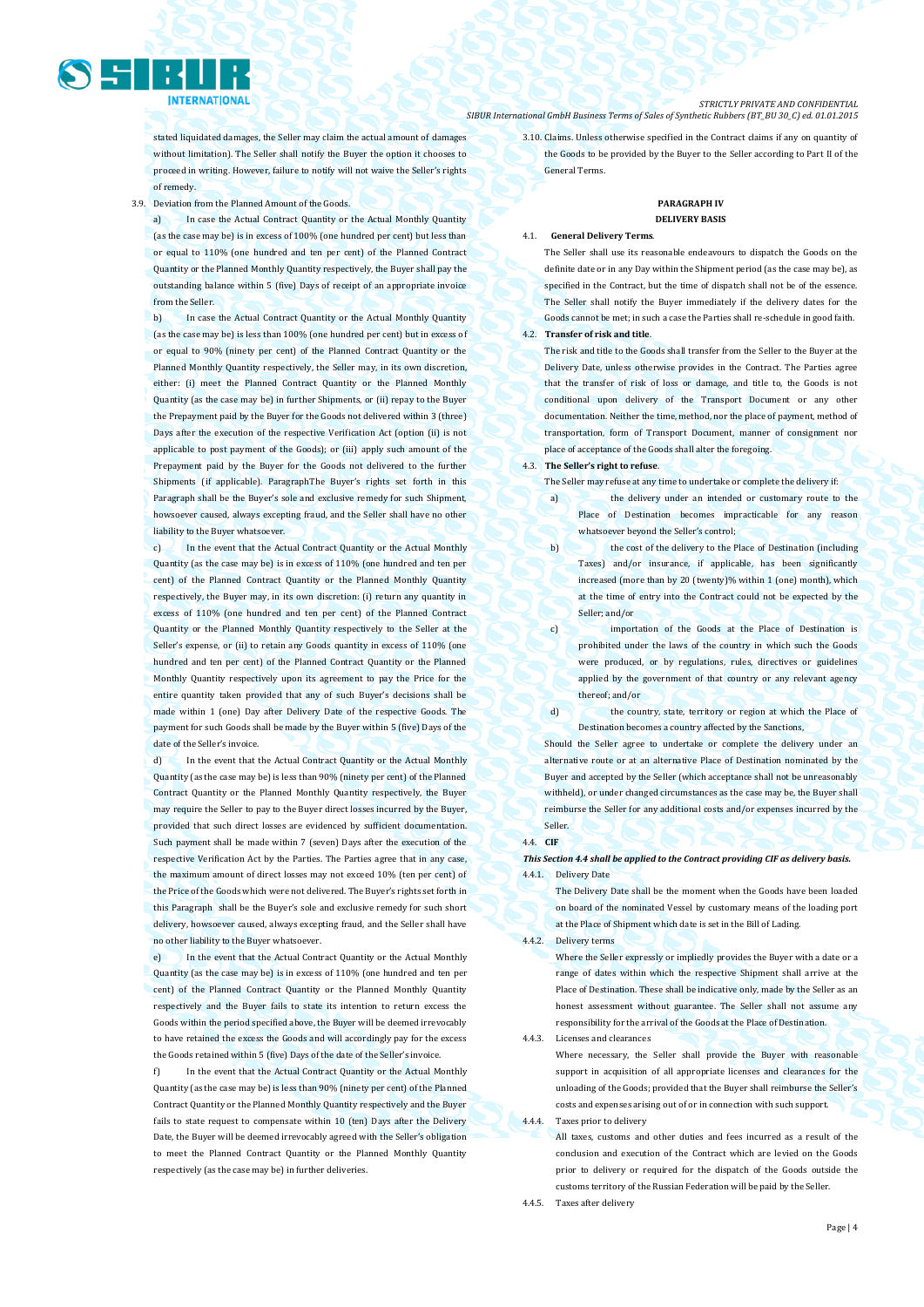

Unless otherwise expressly agreed by the Parties in the Contract, the Buyer shall pay all taxes, customs and other duties and fees incurred as a result of or in connection with the conclusion and execution of the Contract if any, after delivery.

#### 4.5. **CFR**

#### *This Section 4.5 shall be applied to the Contract providing CFR as delivery basis.*  4.5.1. Delivery Date

a) The Delivery Date shall be the moment when the Goods have been loaded on board of the nominated Vessel by customary means of the loading port at the Place of Shipment which date is set in the Bill of Lading. b) The unloading of the Goods is the Buyer's sole responsibility and shall not prejudice completed delivery of the Goods by the Seller.

#### 4.5.2. Delivery terms

a) The Buyer provides the Seller with full and timely information about the unloading port. The named information along with the Buyer's documentary instructions is to be provided to the Seller via facsimile or by other means agreed upon by the Parties, at least 5 (five) Business Days prior to each scheduled Shipment Date of the Goods by the Seller. The information must include:

the name of the unloading port;

ii. all instructions regarding customary documentation which may be required at the unloading port;

iii. the identity of the terminal(s) at unloading port with instruction to enable the Vessel to prepare and submit necessary information to the customs or border authorities; and

iv. any other information requested by the Seller.

Should the Buyer fail to timely submit the named information, the Seller is not required to initiate the transportation and delivery of the Goods, which will not constitute a waiver of the Buyer's breach of Contract. Any delays in delivery of the Goods which result from inaccuracies of provided information will be on the account of the Buyer and shall not be viewed as breach of the Contract by the Seller.

b) Where the Seller expressly or impliedly provides the Buyer with a date or a range of dates within which the respective Shipment shall arrive at the unloading port these shall be indicative only, made by the Seller as an honest assessment without guarantee. The Seller shall not assume any responsibility for the delivery of the Goods at the unloading port in the indicated period.

4.5.3. Licenses and clearances

(i) The Parties shall obtain any licenses, permits and documents which are necessary for successful import and export clearance of the Goods. (ii) Export permits shall be timely obtained by the Seller.

(iii) Import permits shall be timely obtained by the Buyer.

(iv) All delays for the reason of absence of custom clearance shall be at the expense of the liable Party.

4.5.4. Taxes prior to delivery

All taxes, customs and other duties and fees incurred as a result of the conclusion and execution of the Contract which are levied on the Goods prior to delivery or required for the dispatch of the Goods outside the customs territory of the Russian Federation will be paid by the Seller.

4.5.5. Taxes after delivery

Unless otherwise expressly agreed by the Parties in the Contract, the Buyer shall pay all taxes, customs and other duties and fees incurred as a result of or in connection with the conclusion and execution of the Contract if any, after delivery.

## **PARAGRAPH V TRANSPORTATION**

5.1. **General conditions of transportation.**

a) Transport Document hereunder and the Contract shall be the Bill of Lading (or "B/L" or "BL" or "BOL").

b) Delivery of the Goods shall be immediately followed and witnessed by presentation by the Seller to the Buyer or Carrier, or the Buyer's representative of a valid Transport Document. Such document shall be signed and marked by the Seller and Carrier at the place of loading and shall be deemed conclusive proof of delivery by the Seller.

c) The Buyer warrants that the Place of Destination is (i) reachable by the agreed means of transport and (ii) suitable and equipped, if necessary, for unloading of the Goods.

#### 5.2. **Special conditions of transportation.**

a) The period of free use and payment for excess use of Containers in the unloading port shall be according to the applicable rules of the forwarder's agent/Container owner or customary at the Place of Destination.

In the event a Container is damaged while it is in possession of the Buyer or the Buyer's counterparties, the Buyer shall promptly inform the Seller thereof and within 30 (thirty) days after the Seller's request pay to the Seller the documented repair full costs, including, without limitations, expenses on transportation of the Container to the place of repair and surveyor's services. If the owner of the Container (or the forwarder agent, if authorized) decides that the repair of the Container is impossible or not reasonable as a result of the incurred damage, the Container is considered to be lost. In that case the Buyer shall pay the Seller the amount that covers value of the corresponding size and type of Container, but in any case not less than the cost of the Container set by the owner.

c) The assessment of damage to the Container during its possession by the Buyer shall be done by the Seller or an expert engaged by the Seller or by the owner or by the expert engaged by the owner. The expert costs are born by the Seller or the owner. Upon the results of the assessment the expert shall prepare an act based on which the owner of the Container shall resolve on the feasibility of the Container's repair. The expert costs shall be paid in full by the Buyer to the Seller.

d) The Buyer shall return the Container in accordance with the Seller written instructions as soon as possible following the completion of the transportation and in any event within the free use period stated in the customary rules at the Place of Destination. The Container is to be freed from all particles of the cargo and material used for the Goods separation.

e) Should the Buyer fail to return the empty and clean Container to the forwarder (or the forwarding agent) within the free use period, such Container is considered to be lost. In that case the Buyer shall pay the Seller the amount that covers value of the corresponding size and type of the Container, but in any case not less than the cost of the Container set by the owner.

f) Should the Buyer fail to return the Container within the free use period, the Seller is entitled at its own discretion: (i) to claim the cost of the lost Container; or (ii) extend the return period and charge 35 (thirty five) USD per each Day of use beyond the free use period or such a bigger rate as may applicable to the forwarder's agent/Container owner or customary at the Place of Destination. In the event the Container is lost or deemed to be lost (as described in this Paragraph 5.2. hereof), the charge for the use beyond the free use period shall be calculated until the payment of the cost of the lost **Container** 

g) The Buyer shall provide the Seller with full written instructions regarding the particulars for the Bill of Lading including consignee, contact details and address of the authorized person of the consignee, other information necessary for the delivery and reasonably required by the Seller, number of the copies, addresses, etc. and such other information which may be required at the Place of Shipment, Place of Destination and/or the Seller. The Seller shall have the right to issue its own instructions if the Buyer fails to provide with such instructions and/or information required by this Paragraph.

#### **PARAGRAPH VI SHIPMENT PERIOD**

6.1. The Shipment Date shall be specified in the Transport Document.

 $6.2$  If:

- (i) the Parties agree that the Shipment period shall be any month of a year without indication of the dates, and
- (ii) within 10 (ten) Days prior to the last day of such month the dates of dispatch are not agreed by the Parties,

the Seller shall be entitled not to deliver the respective Shipment and/or sell such Shipment to any third party and shall not be liable to the Buyer for such non-delivery or for any losses and expenses incurred by the Buyer. If the Seller decides to sell the respective Shipment to any third party the Buyer shall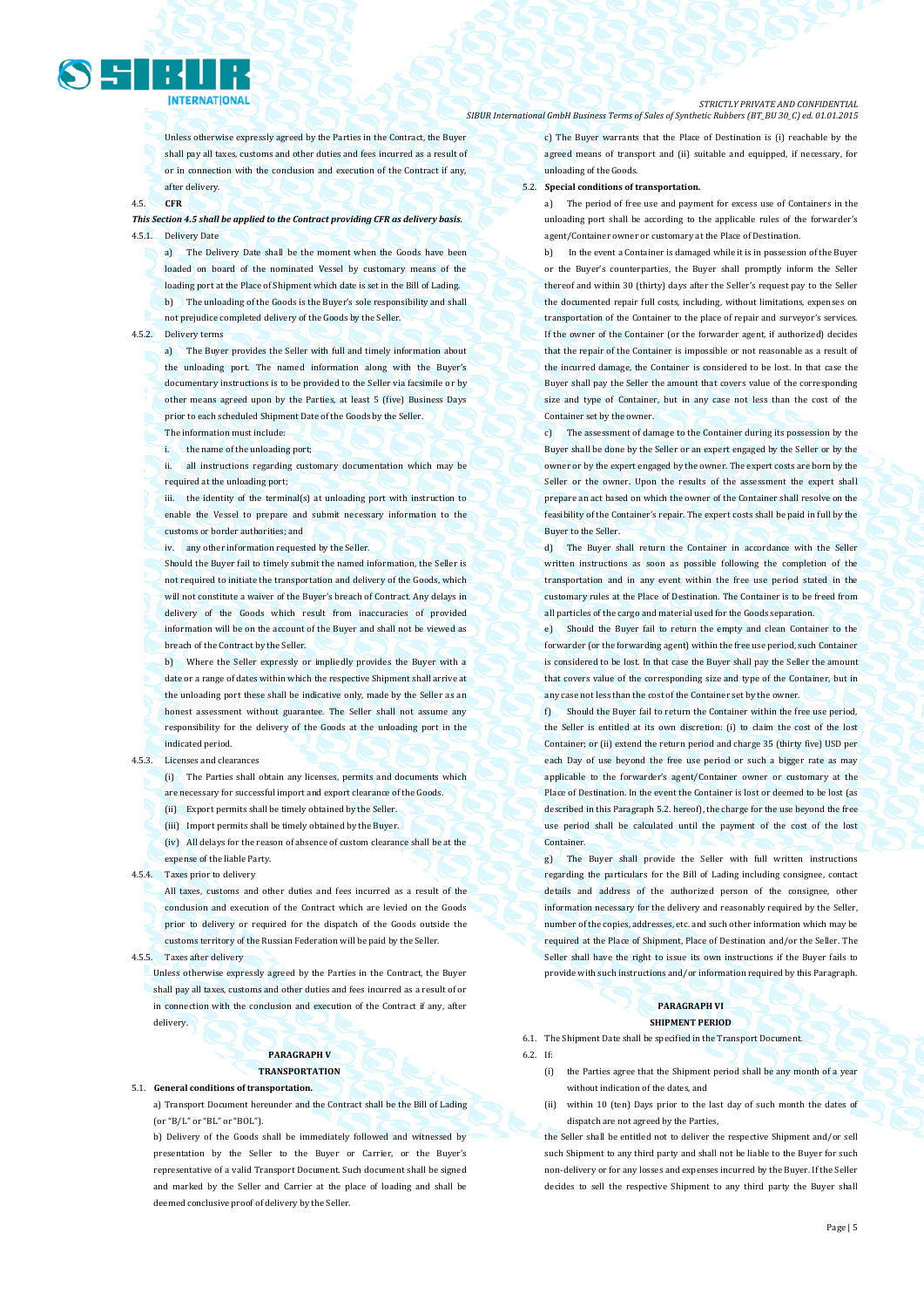

reimburse to the Seller all expenses arising out and/or in connection with such sales.

6.3. TRANSPORTATION INFORMATION

a) If the Goods' transportation is arranged by the Seller, the Buyer shall submit to the Seller at the Seller's prior written request the Transportation

- information required for the transportation and delivery of the Goods via facsimile or by other means agreed upon by the Parties.
- The Transportation information shall include

 all instructions regarding customary documentation which may be required at the Place of Destination;

• the identity of the terminal(s) at the Place of Destination, with instructions to enable the Carrier to prepare and submit necessary information to the customs or border authorities; and

any other documents requested by the Seller.

c) Should the Buyer fail to timely submit the Transportation information, the Seller may, at its sole discretion elect to extend the time for delivery of the Goods which, if so extended, will not constitute a waiver of the Buyer's breach of the Contract.

d) The Seller shall send to the Buyer the details of the dispatched Shipment via facsimile or by other means agreed upon by the Parties within 5 (five) Business Days after dispatch of the Goods. Any delays in loading the Goods at the Place of Shipment (including where the Seller is entitled to delay delivery of the Goods) or in unloading the Goods at the Place of Destination caused by the Buyer's failure to provide any necessary Transportation information, or as a result of omissions or inaccuracies in the Transportation information provided, will be at the Buyer's cost. The Buyer shall indemnify the Seller for all costs, losses and damages, incurred by the Seller as a result thereof.

#### **PARAGRAPH VII LAYTIME**

*Not applicable for delivery in containers on CIF, CFR.*

**PARAGRAPH VIII DEMURRAGE** *Not applicable for delivery in containers on CIF, CFR.*

> **PARAGRAPH IX PRICE**

9.1. The Price for the Goods shall be determined in the Contract.

#### **PARAGRAPH X PAYMENT TERMS**

*Unless otherwise specified in this Business Terms general payment terms shall be in accordance with Part III ("GENERAL PAYMENT TERMS") of the General Terms*

#### **Section 10.1. Prepayment (advance payment)**

*This Section 10.1 applies to Contracts specifying Prepayment , unless the Contract provides otherwise*

10.1.1. Buyer shall pay for the Goods as follows:

The Buyer shall pay one hundred per cent (100%) of the amounts specified in Seller's proforma invoice in advance of delivery within five (5) Business Days after the date of the invoice but no later than three (3) Business Days prior to the Goods' dispatch by the Manufacturer as indicated in the invoice

Buyer shall payt by wire transfer and without deduction or setoff into Seller's bank account and Buyer shall indicate the number and the Signing Date of the Contract/Amendment and proforma invoice number in the payment reference .

#### *STRICTLY PRIVATE AND CONFIDENTIAL SIBUR International GmbH Business Terms of Sales of Synthetic Rubbers (BT\_BU 30\_C) ed. 01.01.2015*

iii. If the amount paid by Buyer as Prepayment for the Goods is less than the amount due to be paid for the Actual Contract Quantity or the Actual Monthly Quantity (as the case may be) Buyer shall pay the outstanding balance within five (5) Days of Seller's invoice for the balance.

If the amount paid by Buyer as Prepayment for the Goods exceeds the amount due to be paid for the Actual Contract Quantity or the Actual Monthly Quantity (as the case may be) the Parties shall mutually agree whether (i) the difference will be applied to future Shipments, if applicable or (ii) the Seller shall return such difference between the amounts within five (5 ) Business Days of the signing of the Verification Act by the Parties.

#### **Section 10.2. Post payment**

#### *This Section 10.2 applies to Contracts specifying Post payment*

10.2.1 Buyer shall pay one hundred per cent (100%) of the amounts specified in Seller's invoice not later than the date specified in the Contract. 10.2.2 Partial payments shall be allowed, subject to subsection10.2.1 above.

#### **Section 10.3. Letter of Credit**

#### *This Section 10.3 applies to Contracts specifying Letter of Credit*

If the Letter of Credit. Buyer shall procure issuance of the Letter of Credit within five (5) Business Days from the Signing Date in accordance with these Business Terms and the Contract.

10.3.2 Validity period of the Letter of Credit. The validity period for the Letter of Credit shall cover the payment period in the Contract plus thirty (30) Days, provided, however, that the total minimum validity period shall be no less than ninety (90) Days. Buyer shall procure that the validity period of the Letter of Credit shall be extended if a Force Majeure Event extends the payment period under the Contract.

#### 10.3.3 Documents

Buyer shall procure that:

(a) the only documents required to be presented by Seller to collect under the Letter of Credit shall be the following:

- Seller's invoice (fax or email copy); and
- ii. Transport Document;

(b) documents prepared in Russian are acceptable; and

(c) minor mistakes and misprints in the documents are acceptable.

### Letter of Credit Conditi

The payment for the Goods shall be effected by Buyer as follows:

i. Buyer shall procure issuance in favour of Seller an irrevocable and divisible Letter of Credit payable at sight in strict accordance with the terms and from a bank and in a form confirmed in writing by Seller but in any case prior to the dispatch of Goods ;

ii. Buyer shall provide Seller with the draft of such irrevocable Letter of Credit for Seller's preliminary written approval;

expenses in connection with the opening, amendment and utilisation of the Letter of Credit shall be paid by Buyer; and

The Letter of Credit shall be issued in the amount of one hundred and ten per cent (110%) of the Price multiplied by the Shipment quantity of the Goods to be delivered.

#### **Section 10.4. Security of the Buyer's Payment Obligations**

#### *This Section 10.4 applies to Contracts specifying the Security of the Buyer's payment obligations*

#### **10.4.1 Stand-by Letter of Credit**

- a) Issuance of Stand-by-Letter of Credit. The Buyer shall procure the issuance of a Stand-by Letter of Credit within five (5) Business Days from the Signing Date in accordance with these Business Terms and the Contract.
- Validity period. The validity period for the Stand-by Letter of Credit shall be ninety (90) Days.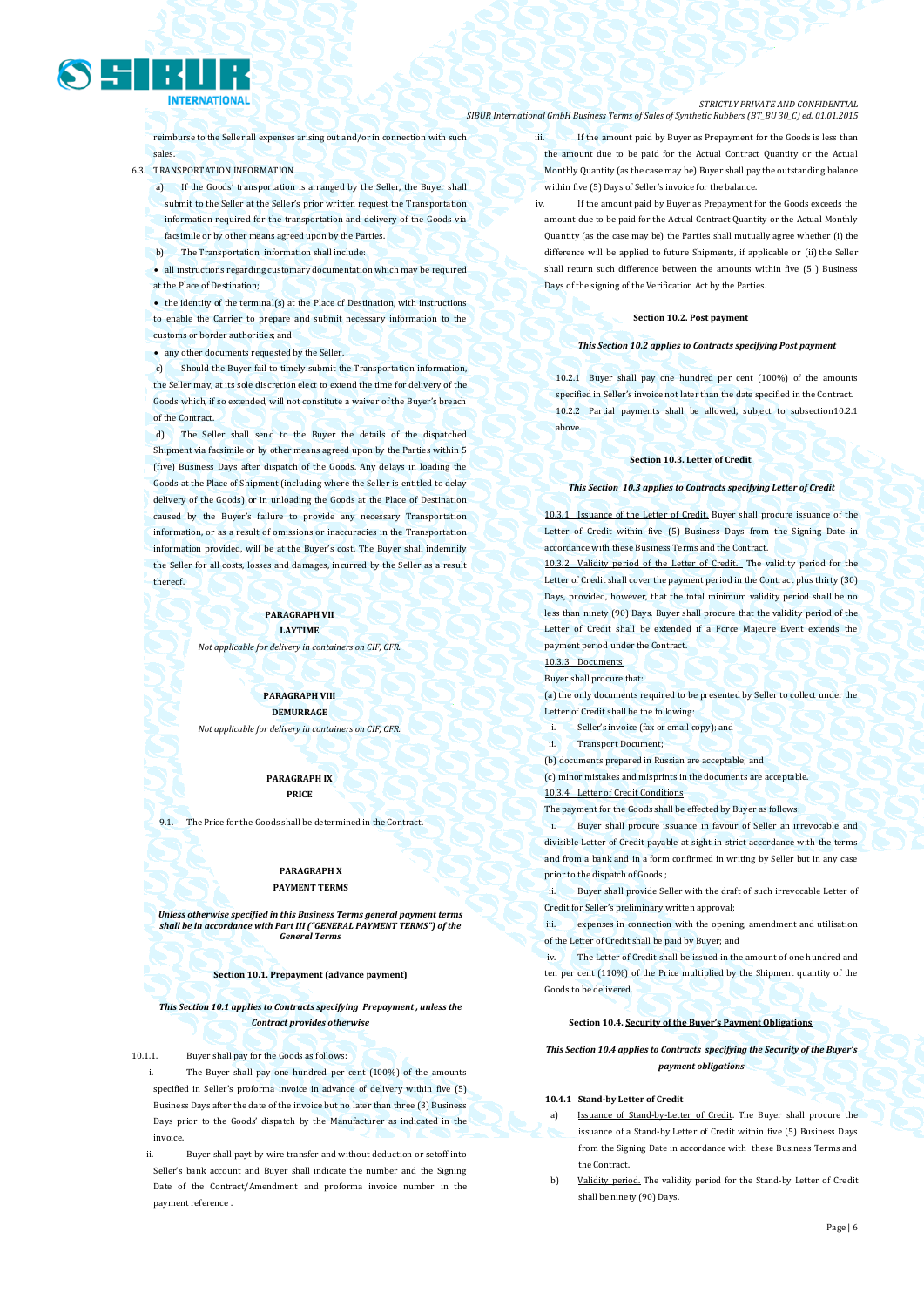

Stand-by-Letter of Credit procedure. If Buyer fails to pay one hundred per cent (100%) of the amount specified in Seller's invoice within the time specified in the Contract the Seller may immediately look to the Stand-By Letter of Credit against the presentation by Seller to Seller's bank (as specified in Seller's invoice) of the following documents:

- Seller's (Beneficiary) letter with the following statements (telex, fax or email acceptable):
	- the Seller has delivered the Goods in conformity with the Contract and these Business Terms and the invoice has been sent to the Buyer; and
	- payment of Seller's invoice for delivery of the Goods is properly due to the Seller, and such payment has not been made to the Seller by the Buyer within the terms of the Contract;
- ii. copy of the Seller's invoice (telex, fax or email acceptable);
- iii. Transport Document (telex, fax or email acceptable).

d) Stand-by Letter of Credit Conditions. Buyer shall pay for the Goods as follows:

- **i.** Buyer shall procure issuance in favour of the Seller an irrevocable Stand-By Letter of Credit payable in accordance with the terms and from a bank and in a form confirmed in writing by Seller but in any case prior to the Goods' dispatch.
- **ii.** The Stand-By Letter of Credit shall be issued for the amount of one hundred and ten per cent (110 %) of the Planned Contract Quantity or the Planned Monthly Quantity (as the case may be) and shall be valid for a period specified in the Contract. Buyer shall procure the extension of the validity period of the Stand-by Letter of Credit to the extent that the payment period is extended by a Force Majeure Event.
- **iii.** Buyer shall provide Seller with a draft of such Stand-By Letter of Credit for Seller's preliminary written approval.
- **iv.** Expenses in connection with the opening, amendment and utilisation of the Stand-By Letter of Credit shall be paid by Buyer.
- **v.** Any and all costs, loss or damage incurred by Seller as a result of Buyer's failure to comply with this Section shall be for Buyer's account and Seller shall indemnify Seller and hold it harmless against all such costs, loss and damage.

#### **10.4.2 Parent company guarantee**

Upon Seller's request, Buyer shall provide Seller with, and shall procure delivery to Seller of, Buyer's parent company guarantee securing the performance of all the Buyer's obligations under the Contract (including these Business Terms and the General Terms. Such guarantee shall be provided within ten (10) Business Days after Seller's request and shall be in writing, in a form satisfactory to the Seller and issued for the term of the Contract plus six (6) months. If Buyer has no parent company satisfactory to Seller, the guarantee may be issued by an Affiliate(s) or other third party(ies) as agreed with Seller.

Seller is not obliged to deliver the Goods until the requested guarantee is duly furnished and Buyer shall reimburse to Seller upon demand any and all related costs in connection with such delay. If Buyer delays the provision of the guarantee for more than ten(10) Business Days, Seller is entitled to terminate the Contract by written notice to Buyer.

#### **10.4.3 Bank guarantee**

The Buyer shall provide Seller with an irrevocable and unconditional bank guarantee issued in favour of Seller and securing the performance of all of Buyer's obligations under the Contract. The bank guarantee shall be provided within ten (10) Business Days after the date of signing of the Contract and shall be issued for an amount and by a bank previously confirmed in writing by Seller but in any case prior to the Goods' dispatch. The bank guarantee shall be issued for the term of the Contract plus thirty (30) calendar days and shall be transferred by SWIFT or other interbank communications system via the bank of the Seller. Buyer shall procure issuance of and any amendment to the bank guarantee at its own expense.

Seller is not obliged to supply the Goods until the requested bank guarantee is duly furnished and the Buyer shall pay to Seller any and all related costs in connection with such delay. If the Buyer delays the provision of the bank guarantee for more than ten (10) Business Days, Seller may elect, at its own discretion, either to (di) change the payment terms of the Goods to Prepayment (Section 10.1. hereof), or (ii) suspend the performance of the Contract, or (iii) unilaterally terminate the Contract. Such suspension and/or termination shall not entitle the Buyer to claim for liquidated damages **10.4.4 Reinstatement of Guarantee**

If any guarantee, including but not limited to bank guarantee, of a parent company or of any other third party(ies) specified in the subsection 10.4.3. hereof and/or the Letter of Credit, and/or the Stand-by Letter of Credit, which were provided by the Buyer to the Seller in accordance herewith, ("Guarantees") ceases or threatens to cease to be effective and/or valid due to Sanctions, bankruptcy, insolvency, reorganization, liquidation, revocation of a licence or similar proceedings in respect of bank, parent company or any other third party(ies) specified in the subsection 10.4.2. hereof, and/or for any other reason, not related to the Seller, prior to the term herein stipulated, the Buyer shall procure the reissuance ofsuch Guarantee in compliance herewith, promptly but not later than ten (10) Days from the occurrence of any event indicated in this Section. Where Buyer fails to procure reinstatement of any Guarantee within the specified term, Seller is entitled upon written notice to Buyer to suspend performance of all and any obligations hereunder until the new Guarantee is provided, and/or cancel and/or resell or otherwise dispose of the Goods to any third party. Seller shall be not liable for such suspense of the obligation's(s') performance, and/or cancellation, and/or resale and any other disposal of the Goods. Buyer may not make any claims in connection with such acts of the Seller notwithstanding anything to the contrary herein and in the applicable Law.

In any case the Buyer shall reimburse to the Seller within seven (7) days from receipt of a written demand all and any costs, charges, expenses and losses, including related to storage, transport, resale and disposal of the Goods, demurrage incurred by the Seller in connection with non-performance or improper performance of obligation for the Guarantee's/Guarantees' reissue by the Buyer.

#### **PARAGRAPH XI RESPONSIBILITIES OF THE PARTIES**

#### 11.1. **Delivery liquidated damages**

For each full Week of delay in Seller's delivery ofs the Goods commencing thirty (30) Days after the latest date within the Shipment period as specified in the Contract, the Buyer shall be entitled to demand liquidated damages from the Seller for such delivery delay in the amount equal to 0.1% (one tenth of one per cent) of the Price for the late delivered Goods per Day, up to a maximum of 10% (ten per cent) of the Price for the late delivered Goods.

b. The Parties acknowledge and agree that in no event shall the Seller be considered to be in breach under the Contract due to any late delivery and the Buyer shall not be entitled to liquidated damages until the Seller is at least more than 30 (thirty) Days late under the terms and conditions specified in the Contract. The Seller shall not be liable to the Buyer in liquidated damages for delay caused by a Force Majeure Event, failure or default on the part of the Buyer, or where the Seller is entitled to delay delivery pursuant to the terms of the Contract.

c. The Parties acknowledge and agree that in no event shall the Seller be considered to be in breach under the Contract due to any late delivery or nondelivery of the Goods and the Buyer shall not be entitled to claim any losses, or liquidated damages, or any other claims in case of the planned Manufacture production capacity repair; provided that the Seller shall notify the Buyer of such repair not later than one week prior to the month when the repair is planned. The Parties acknowledge and agree that Seller's notification of the repair is enough and sufficient evidence and confirmation of the planned repair.

d. THE LIQUIDATED DAMAGES SET FORTH HEREUNDER TOGETHER WITH THE RIGHT OF TERMINATION SET OUT IN SECTION 12.3. HEREOF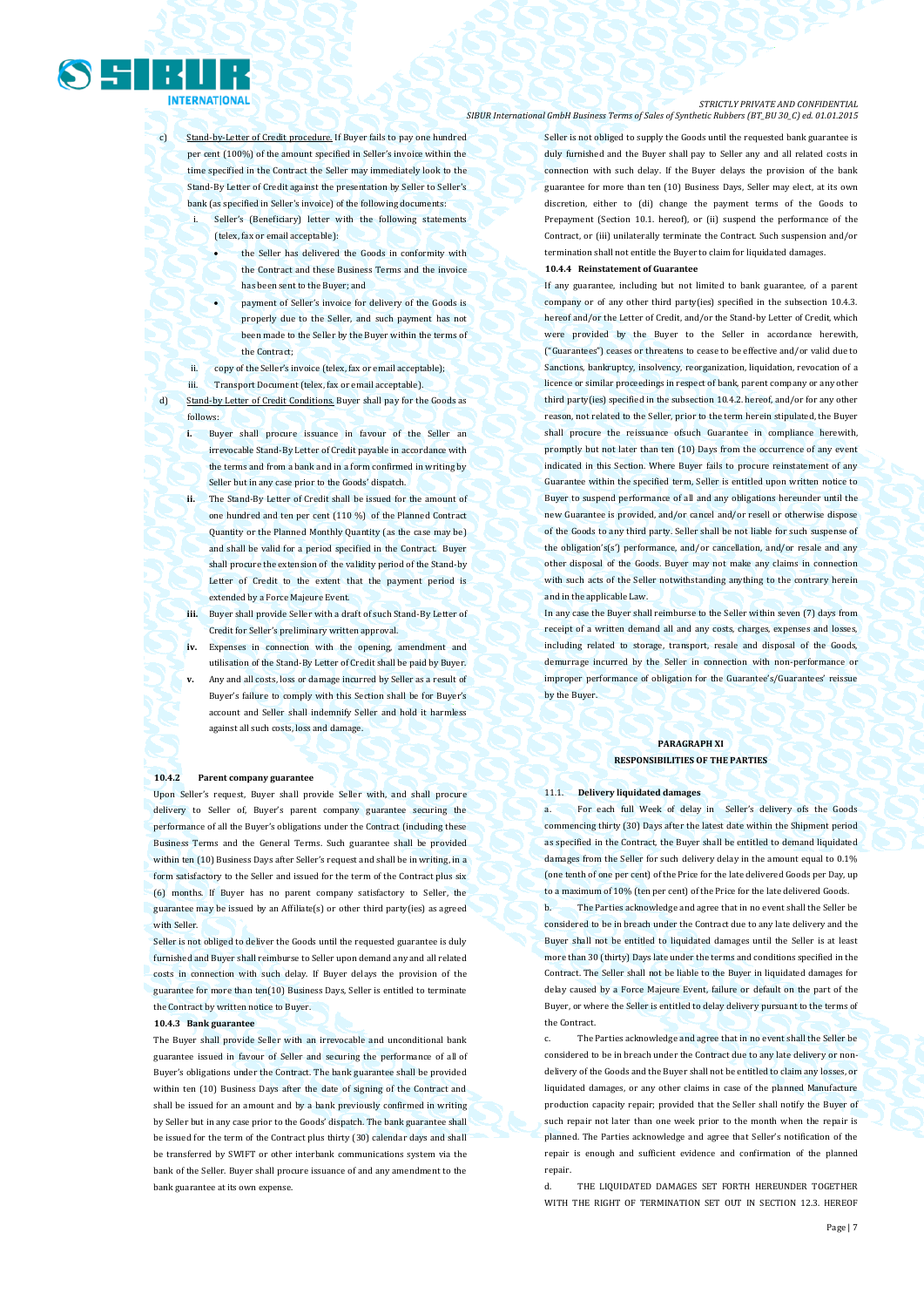

SHALL BE THE BUYER'S SOLE AND EXCLUSIVE REMEDIES FOR ANY LATE DELIVERY OF ANY GOODS OR PART THEREOF AND THE SELLER SHALL HAVE NO FURTHER LIABILITY WHATSOEVER, WHETHER IN CONTRACT, TORT (INCLUDING NEGLIGENCE OR STRICT LIABILITY).

- 11.2. **Interest for late payment.** In case the Buyer fails to comply with the terms of the payment set out in the Contract the Buyer shall pay to the Seller interest at the lesser of (i) one month LIBOR plus 4% (four per cent) per annum of the outstanding amount or (ii) the maximum allowed by applicable Law.
- 11.3. **Suspension.** If the conditions or terms of payment are breached by the Buyer the Seller may, at the Seller's option, either suspend delivery of the Goods to the Buyer or unilaterally terminate the Contract. Such suspension shall not constitute a delay for the purposes of liquidated damages.
- 11.4. **Late acceptance.** In the event that the Buyer fails or refuses to accept delivery of the Goods or any part thereof pending laytime (i.e. have not commenced the accepting and unloading/loading of the Goods as the case may be; or furnished the Seller with explanation of delay and further instructions as regards the Goods satisfactory for the Seller); provided that such Goods have been delivered in accordance with the terms of the Contract, without prejudice to the Seller's other rights under the Contract or the applicable Law, the Seller is entitled to pass the Goods to a proximate logistic company or keeper at the Buyer's risk and expense of which the Buyer shall be notified within reasonable time. The Seller is entitled to exercise its right hereunder irrespective of whether the title to the Goods has passed to the Buyer under the Contract or not. The quantities of the Goods passed confirmed by such a logistic company or keeper shall be deemed as due confirmation of the quantities of the Goods delivered by the Seller; the term for quality claims for the Goods specified in Section 2.8. hereof shall commence as of the expiration of the laytime. The Seller shall be entitled to claim without limitation all and any transport and/or insurance cancellation costs, storage costs, additional transport costs, customs duties, demurrage and other similar or related costs and all expenses arising out of or in connection with such late acceptance from the Buyer till the moment when the Goods are taken by the Buyer.
- 11.5. **The Seller's disposal rights.** In the event that the Buyer (or the Buyer's authorized representative, or the Buyer's Carrier, etc.) fails or refuses to accept delivery of the Goods or any part thereof within 5 (five) Days of the due date mutually agreed by the Parties, entirely without prejudice to the Seller's other rights under the Contract or the applicable Law, the Seller shall at its sole discretion be entitled to sell the quantity of the Goods which were not taken by the Buyer. The Seller is entitled to exercise its right hereunder irrespective of whether the title to the Goods has passed to the Buyer under the Contract or not. The Seller is also entitled either (i) to demand the Buyer to reimburse all Seller's costs of sale including, without limitation, storage costs, additional transport costs, customs duties, and other similar or related reasonable costs and expenses together with any difference in the price obtained for the Goods when compared to the Price of the Goods set out in the Contract; or (ii) to deduct the amount of the received advance payment (applicable to the prepayment) for the damages incurred by the Seller as a result of such refusal; after calculating the damages the remaining part of the advance payment shall be either returned to the Buyer or offset against further Shipments.

#### 11.6. **Limitation of liabilities**

UNDER NO CIRCUMSTANCES SHALL EITHER PARTY BE LIABLE WHETHER IN THE CONTRACT, IN TORT (INCLUDING GROSS NEGLIGENCE). UNDER ANY WARRANTY OR OTHERWISE, FOR ANY INDIRECT, SPECIAL, INCIDENTAL OR CONSEQUENTIAL DAMAGES OR FOR EXEMPLARY OR PUNITIVE LOSSES OR DAMAGES, OR ANY LOSS OF PROFITS (SAVE IN RELATION TO SELLER'S LOSS OF PROFIT ARISING FROM THE BUYER'S FAILURE OR REFUSAL TO TAKE OR ACCEPT DELIVERY OF THE GOODS OR ANY PART THEREOF CONTRARY TO THE TERMS OF THE CONTRACT) OR REVENUES, OR ANY COST OF LABOR, RESULTING FROM OR ARISING OUT OF OR IN CONNECTION WITH THE GOODS OR SELLER'S PERFORMANCE UNDER, OR BREACH OF, THE CONTRACT, EVEN IF THE PARTIES HAVE BEEN ADVISED OF THE POSSIBILITY OF SUCH DAMAGES. EACH PARTY SHALL UNDERTAKE ITS BEST EFFORTS TO MITIGATE ITS LOSSES.

b. FOR THE AVOIDANCE OF DOURT, FITHER PARTY MAY SEEK TO RECOVER FROM THE DEFAULTING PARTY ANY ACTUAL DIRECT DAMAGES

#### *STRICTLY PRIVATE AND CONFIDENTIAL SIBUR International GmbH Business Terms of Sales of Synthetic Rubbers (BT\_BU 30\_C) ed. 01.01.2015*

INCURRED AS A RESULT OF THE DEFAULTING PARTY'S BREACH OF CONTRACT (INCLUDING, BUT NOT LIMITED TO, REASONABLE ATTORNEYS' FEES AND COSTS): PROVIDED HOWEVER, THAT NOTWITHSTANDING ANYTHING CONTAINED HEREIN, TO THE FULL EXTENT PERMITTED BY APPLICABLE LAW, IN NO EVENT SHALL THE SELLER'S LIABILITY IN CONNECTION WITH THE GOODS OR THE CONTRACT EXCEED THE TOTAL GOODS VALUE (INCLUDING, BUT NOT LIMITED TO TRANSPORTATION COSTS, STORAGE COSTS, ETC.) PAID TO THE SELLER BY THE BUYER FOR THE GOODS.

c. UNDER NO CIRCUMSTANCES SHALL THE SELLER BE LIABLE FOR THE BUYER'S LOSS OF PROFIT, NON RECEIPT OF REVENUE, BUSINESS INTERRUPTIONS, THE SUSPENSION OF COMMERCIAL ACTIVITIES, OR FOR ANY INDIRECT LOSS IRRESPECTIVE OF ITS CHARACTER AND REASON.

d. BOTH PARTIES ACKNOWLEDGE AND AGREE THAT THE EXCLUSIVE REMEDIES AND LIMITATIONS OF LIABILITIES SET FORTH HEREIN WERE BARGAINED FOR ON AN EQUAL FOOTING AND ARE CONDITIONS OF THE CONTRACT.

e. NOTHING IN THE CONTRACT SHALL LIMIT OR EXCLUDE THE LIABILITY OF EITHER PARTY FOR DEATH OR PERSONAL INJURY RESULTING FROM ITS NEGLIGENCE OR FOR FRAUDULENT MISREPRESENTATION.

Adverse Weather. The Parties shall not be liable for delay caused by adverse weather. Notwithstanding the customary rules at the Place of Destination the Parties agree to evenly split losses caused by the adverse weather conditions and beyond the insurance coverage or other compensation from third parties

#### **PARAGRAPH XII DURATION**

12.1. The Contract shall come into effect on the Signing Date and, subject to observance of Sections 12.2-.12.3. hereof shall continue in force until all obligations have been fulfilled (unless earlier terminated hereunder or the Parties agreed otherwise in writing) and in the part of payments – until such time that same are made in full.

#### 12.2. **Buyer's default**

a) The Seller may, at its sole discretion and in addition to any other legal remedies it may have, upon giving written notice to the Buyer suspend all deliveries under the Contract and/or unilaterally terminate the Contract where:

i. the Buyer is in breach of any condition of the Contract;

- ii. delivery or unloading of the Goods is delayed due to any cause(s) attributable to the Buyer and such delay is not excused by any other provision of the Contract;
- iii. loading or unloading of the Goods is delayed by more than 10 (ten) hours after the NOR has been tendered due to reasons attributable to the Buyer
- iv. the Buyer or its parent company commences, or becomes the subject of, any bankruptcy, insolvency, reorganization, administration, liquidation or similar proceeding or is in the Seller's reasonable opinion expected to be unable or unwilling to pay its debts as the same become due;
- v. the Buyer or its parent company ceases or threatens to cease to function as a going concern or conduct its operations in the normal course of business;
- vi. a creditor attaches or takes possession of all or a substantial part of the assets of the Buyer or its parent company; or
- vii. if applicable, the Buyer delays the provision of the parent company guarantee or other security of its obligations as provided in the Contract for more than 10 (ten) Business Days.

b) Where the Seller suspends delivery of the Goods due to any of the events referred to under the Section 12.2. a) hereof, the Seller may, so long as such event is continuing, at any time unilaterally terminate the entire Contract. c) Where, pursuant to the provisions of Section 12.2. hereof, the Seller, under the Contract providing for multiple Shipments, temporarily suspends the delivery of the Shipment and then decides to resume delivery of the Shipments under the Contract, the Seller may cancel the suspended delivery of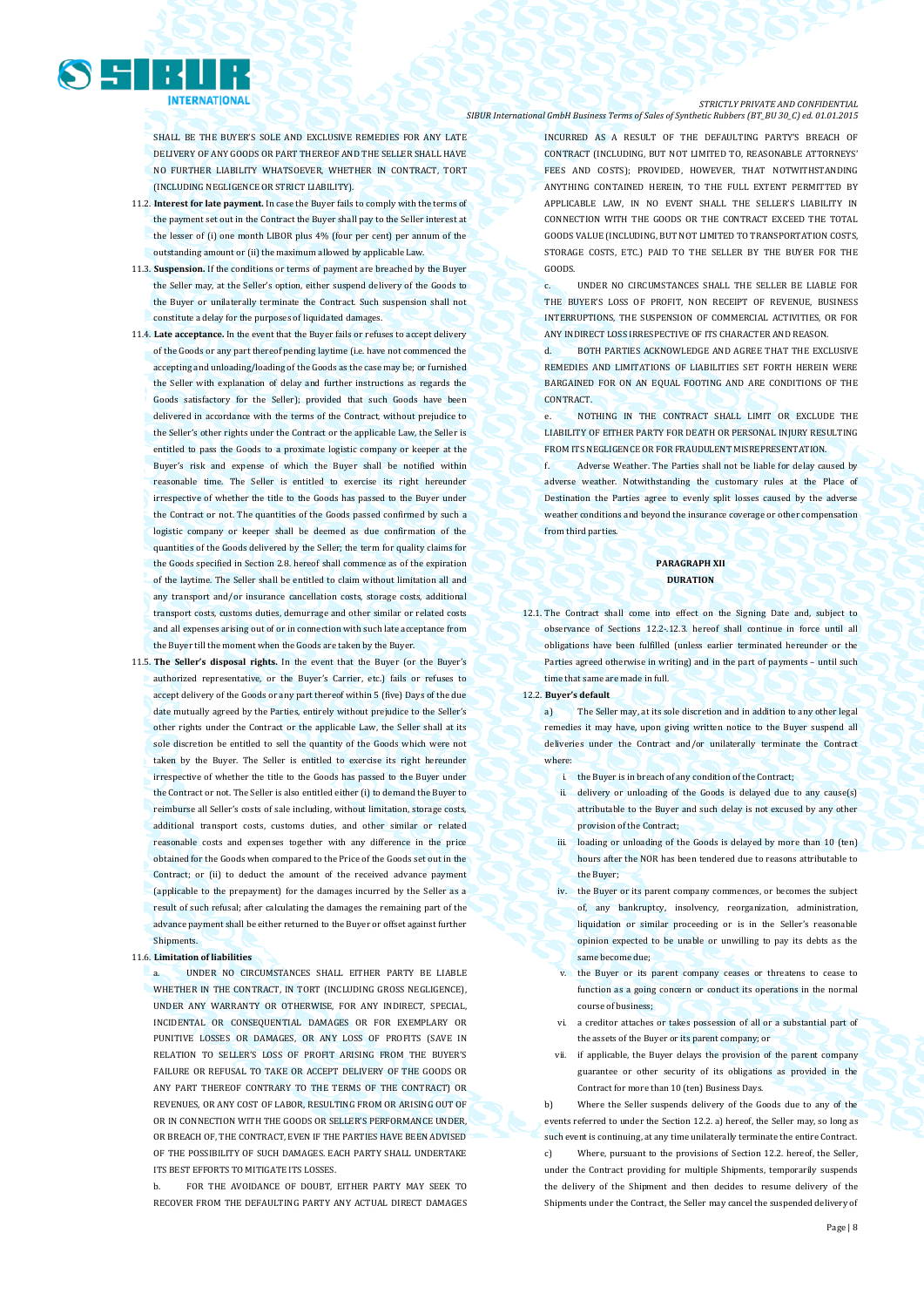

Shipment and shall be under no obligation to make up for any quantity of the Goods that would have been delivered to the Buyer but for such suspension. d) Where the Contract provides for multiple Shipments then the rights given to the Seller in the Section 12.2. hereof, apply to all such Shipments where the Seller is allowed to terminate in respect of one Shipment, then it is entitled to terminate all the remaining Shipments.

e) Any termination of the Contract by the Seller shall be without prejudice to the rights and obligations of each Party as accrued on the date of termination.

#### 12.3. **Seller's default**

a) The Buyer may at its sole discretion, and in addition to any other legal remedies it may have, upon giving notice to the Seller terminate the Contract, where the Seller, for any reason whatsoever, is in a material breach of any conditions of the Contract.

b) In relation to multiple Shipments under the Contract, the Buyer's right to

- terminate under this Section 12.3. hereof or otherwise, only applies to the Shipment in respect of which the Seller is in breach and not to future **Shipments**
- c) Any termination of the Contract by the Buyer shall be without prejudice to the rights and obligations of each Party as accrued at the date of termination.
- 12.4. In the event of termination of the Contract by either Party pursuant to the provisions of Section 12.2. or Section 12.3. hereof then, save where the Buyer has terminated only part of a multiple Shipments under the Contract, and in addition to any direct losses arising from the default or breach, the Party so terminating shall be entitled to claim damages from the Party in default as if the Party in default had failed to deliver or failed to accept, as the case may

be, such quantity of the Goods as remained to be delivered under the Contract at the date of termination.